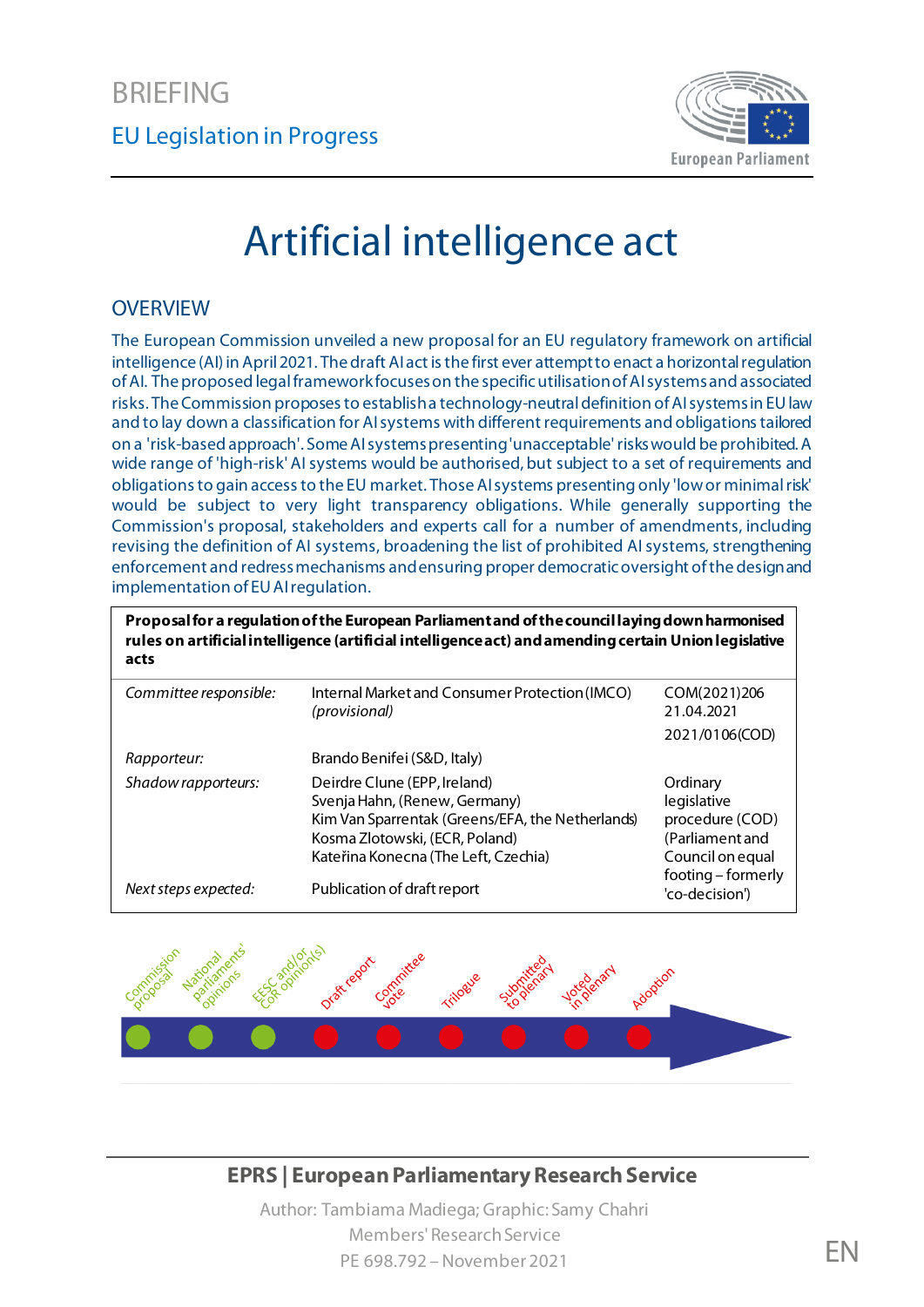# Introduction

AI technologies are expected to bring a wide array of **economic and societal benefits** to a wide range of sectors, including environment and health, the public sector, finance, mobility, home affairs and agriculture. They are particularly useful for improving prediction, for optimising operations and resource allocation, and for personalising services. [1](#page-10-0) However, the implications of AI systems for **fundamental rights** protected under th[e EU Charter of Fundamental Rights](https://ec.europa.eu/info/aid-development-cooperation-fundamental-rights/your-rights-eu/eu-charter-fundamental-rights_en), as well as the **safety risks** for users when AI technologies are embedded in products and services, are raising concern. Most notably, AI systems may jeopardise fundamental rights such as the right to non-discrimination, freedom of expression, human dignity, personal data protection and privacy.[2](#page-10-1)

Given the fast development of these technologies, in recent years AI regulation has become a central policy question in the European Union (EU). Policy-makers pledged to develop a **'humancentric' approach to AI** to ensure that Europeans can benefit from new technologies developed and functioning according to the EU values and principles.<sup>[3](#page-10-2)</sup> While the EU does not yet have a specific legal framework for AI, in its [White Paper on Artificial Intelligence,](https://ec.europa.eu/info/sites/default/files/commission-white-paper-artificial-intelligence-feb2020_en.pdf) the European Commission highlighted the necessity for a regulatory and investment oriented approach with the twin objectives of **promoting the uptake of AI** and of **addressing the risks associated** with certain uses of this new technology.

For this purpose, the European Commission initially adopted a **soft-law approach** with the publication of its non-binding 2019 [Ethics Guidelines for Trustworthy](https://digital-strategy.ec.europa.eu/en/library/ethics-guidelines-trustworthy-ai) AIan[d Policy and investment](https://digital-strategy.ec.europa.eu/en/library/policy-and-investment-recommendations-trustworthy-artificial-intelligence)  [recommendations.](https://digital-strategy.ec.europa.eu/en/library/policy-and-investment-recommendations-trustworthy-artificial-intelligence) However, with the [Communication on Fostering a European approach to](https://digital-strategy.ec.europa.eu/en/library/communication-fostering-european-approach-artificial-intelligence)  [Artificial Intelligence](https://digital-strategy.ec.europa.eu/en/library/communication-fostering-european-approach-artificial-intelligence) published in 2021, the Commission shifted towards a **legislative approach** and called for the adoption of a new regulatory framework on artificial intelligence. Since the existing legislation protecting fundamental rights and ensuring safety and consumer rights (including data protection and non-discrimination laws) appear insufficient to tackle the risks posed by AI technologies, the Commission proposes the adoption of harmonised rules for the development, placement on the market and use of AI systems. [4](#page-10-3) The new rules would complement and be designed following the **logic of the existing EU rules on safety products** and would be adopted alongside a ne[w Machinery Regulation](https://ec.europa.eu/docsroom/documents/45508), aiming to adapt safety rules to a new generation of products, such as 3D printers.<sup>[5](#page-10-4)</sup>

**AI regulationapproachin the world**. The United States of America (USA) has to date taken a rather hands-off approach towards AI regulation. The [National Artificial Intelligence Initiative Act](https://www.ai.gov/about/) of 2020 was passed primarily with the objective to foster investments and research and development (R&D) in AI, and the US Federal Trade Commission **believes** that, at this stage, the existing US legal framework sufficiently addresses the risk of biases and discrimination associated with the growing use of AI systems. The United Kingdom (UK) published its National AI Strategy in September 2021, setting out how the UK will invest in AI applications and plans to present its AIregulationin 2022. At international level, the Organisation for Economic Co-operation and Development(OECD) has adopted a (non-binding[\) Recommendation on AI,](https://www.oecd.org/digital/artificial-intelligence/ai-principles/) while the Council of Europe is currentl[y working](https://www.coe.int/en/web/artificial-intelligence/cahai) on a legal framework for the development, design and application of AI. Furthermore, in the context of the newly established EU-US tech partnership(the Trade and TechnologyCouncil), the EU and the USA [seek](https://ec.europa.eu/commission/presscorner/detail/en/STATEMENT_21_4951) to develop a mutual understanding on the principles underlining trustworthy and responsible AI.

# Parliament's starting position

Leading the EU-level debate, the European Parliament called on the European Commission to assess the impact of AI and to draft an EU framework for AI in its wide-ranging 2017 recommendations on [civil law rules on robotics.](https://www.europarl.europa.eu/doceo/document/TA-8-2017-0051_EN.html) More recently, in 2020 and 2021, the Parliament adopted a number of non-legislative resolutions calling for EU action, as well astwo legislative resolutions calling for the adoption of EU legislation in the field of AI. A first legislative resolution asked that the Commission establish a legal framewor[k of ethical principles](https://oeil.secure.europarl.europa.eu/oeil/popups/ficheprocedure.do?lang=en&reference=2020/2012(INL)) for the development, deployment and use of AI, robotics and related technologies in the Union. A second legislative resolution called for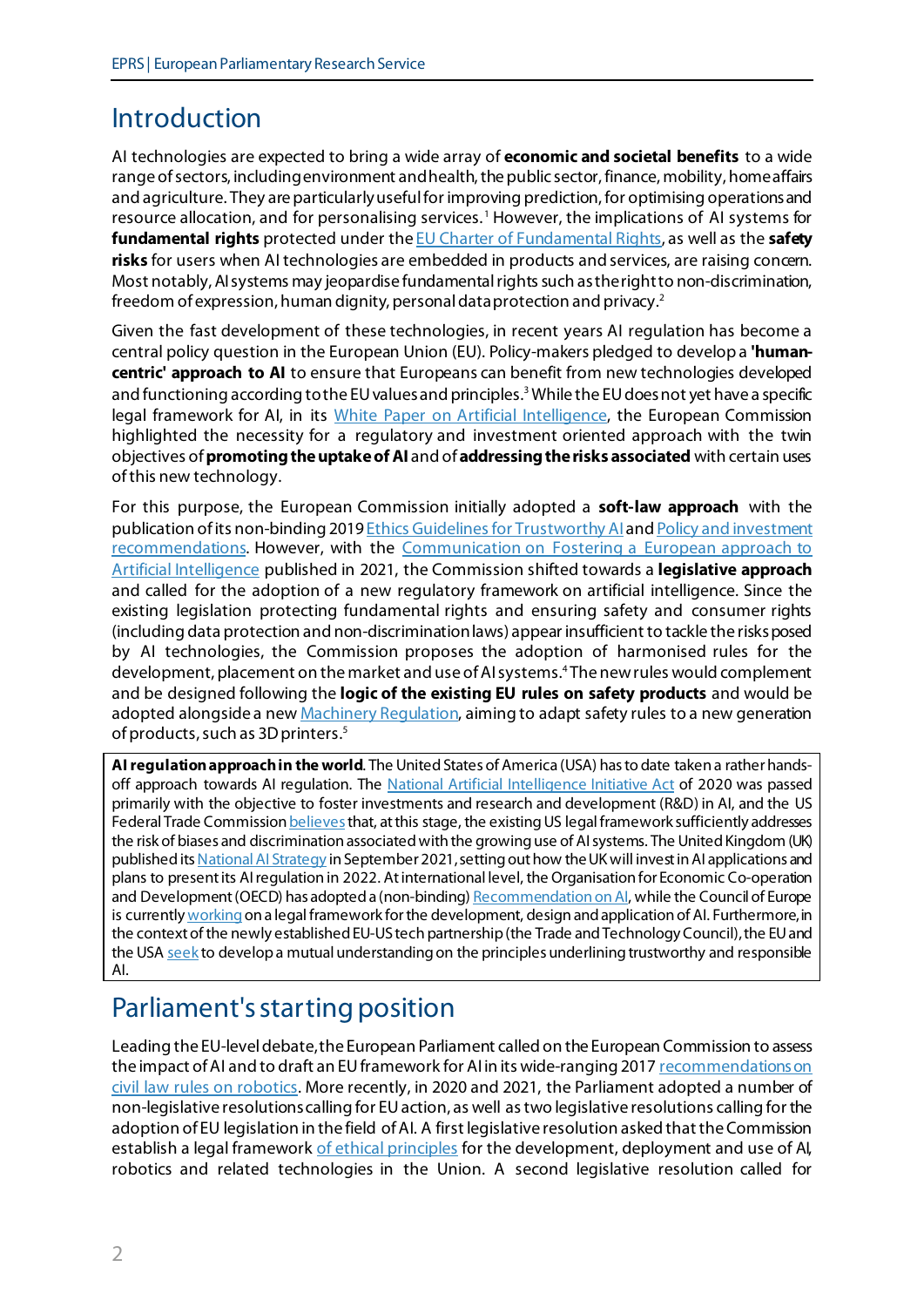harmonisation of the legal framework fo[r civil liability](https://www.europarl.europa.eu/doceo/document/TA-9-2020-0276_EN.html) claims and imposition of a regime of strict liability on operators of high-risk AI systems. Furthermore, the Parliament adopted a series of recommendations calling for a common EU approach to AI in th[e intellectual property](https://www.europarl.europa.eu/doceo/document/A-9-2020-0176_EN.html)[, criminal law,](https://oeil.secure.europarl.europa.eu/oeil/popups/ficheprocedure.do?lang=en&reference=2020/2016(INI)) [education, culture and audiovisual](https://oeil.secure.europarl.europa.eu/oeil/popups/ficheprocedure.do?reference=2020/2017(INI)&l=en) areas, and regarding AI [civil and military uses](https://www.europarl.europa.eu/doceo/document/TA-9-2021-0009_EN.html).

# Council starting position

In the past, the Council has repeatedly called for the adoption of common AI rules,including i[n 2017](https://www.consilium.europa.eu/media/21620/19-euco-final-conclusions-en.pdf) an[d 2019.](https://data.consilium.europa.eu/doc/document/ST-6177-2019-INIT/en/pdf) More recently, in 2020, the Counci[l called](https://data.consilium.europa.eu/doc/document/ST-8711-2020-INIT/en/pdf) upon the Commission to put forward concrete proposals that take existing legislation into account and follow a risk-based, proportionate and, if necessary, regulatory approach. Furthermore, the Counci[l invited](https://www.consilium.europa.eu/media/46496/st11481-en20.pdf) the EU and the Member States to consider effective measures for identifying, predicting and responding to the potential impacts of digital technologies, including AI, on fundamental rights.

# Preparation of the proposal

Following the [White Paper on Artificial Intelligence](https://ec.europa.eu/info/sites/default/files/commission-white-paper-artificial-intelligence-feb2020_en.pdf)<sup>[6](#page-10-5)</sup> adopted in February 2020, the Commission launched a broad public [consultation](https://wayback.archive-it.org/12090/20210726215107/https:/ec.europa.eu/digital-single-market/en/news/white-paper-artificial-intelligence-public-consultation-towards-european-approach-excellence) in 2020 and published an [Impact Assessmentof the regulation](https://digital-strategy.ec.europa.eu/news-redirect/708840)  [on artificial intelligence,](https://digital-strategy.ec.europa.eu/news-redirect/708840) a supportin[g study](https://op.europa.eu/en/publication-detail/-/publication/55538b70-a638-11eb-9585-01aa75ed71a1/language-en) and [a draft proposal](https://eur-lex.europa.eu/legal-content/EN/TXT/?qid=1623335154975&uri=CELEX%3A52021PC0206), which receive[d feedback](https://ec.europa.eu/info/law/better-regulation/have-your-say/initiatives/12527-Artificial-intelligence-ethical-and-legal-requirements/feedback_en?p_id=24212003) from a variety of stakeholders. [7](#page-10-6) In its impact assessment, the Commission [identifies](https://eur-lex.europa.eu/resource.html?uri=cellar:0694be88-a373-11eb-9585-01aa75ed71a1.0001.02/DOC_1&format=PDF) **six main problems** raised by the development and use of AI systems, due to their specific characteristics.<sup>[8](#page-10-7)</sup>

- The use of AI poses increased risks to citizens' safety and security.
- Use of AI poses increased risksof violations of citizens' fundamental rights and Union values.
- Authorities do not have the powers, procedural frameworks and resources to ensure and monitor AI development and use complies with applicable rules.
- Legal uncertainty and complexity on how existing rules apply to AI systems dissuade businesses from developing and using AI systems.
- Mistrust in AI would impede AI development in Europe and reduce the global competitiveness of the EU economy.
- Fragmented measures create obstacles for the cross-border AI single market and threaten the Union's digital sovereignty.

# The changes the proposal would bring

The Commission unveiled a ne[w proposal](https://digital-strategy.ec.europa.eu/en/library/proposal-regulation-laying-down-harmonised-rules-artificial-intelligence-artificial-intelligence) for an AI act in April 2021. The legal framework focuses on the specific utilisation of AI systems and associated risks. The proposed AI act would be a **horizontal EU legislative instrument** applicable to all AI systems placed on the market or used in the Union.

# Purpose, legal basis and scope

The **general objective** of the proposed AI act is to ensure the proper functioning of the single market by creating the conditions for the development and use of trustworthy AI systems in the Union. The draft legislation therefore laysdown a harmonised legal framework for the development, placing on the Union market,and the use of AI products and services. In addition, the AI act proposal seeks to achieve a set of **specific objectives**: (i) ensure that AI systems placed on the EU market are safe and respect existing EU law, (ii) ensure legal certainty to facilitate investment and innovation in AI, (iii) enhance governance and effective enforcement of EU lawon fundamental rights and safety requirements applicable to AI systems, and (iv)facilitate the development of a single market for lawful, safe and trustworthy AI applications and prevent market fragmentation.<sup>[9](#page-10-8)</sup>

The new AI framework, based on Article 114<sup>[10](#page-10-9)</sup> and Article 16<sup>[11](#page-10-10)</sup> of the Treaty on the Functioning of the European Union (TFEU), would enshrine a **technology-neutral definition of AI systems** and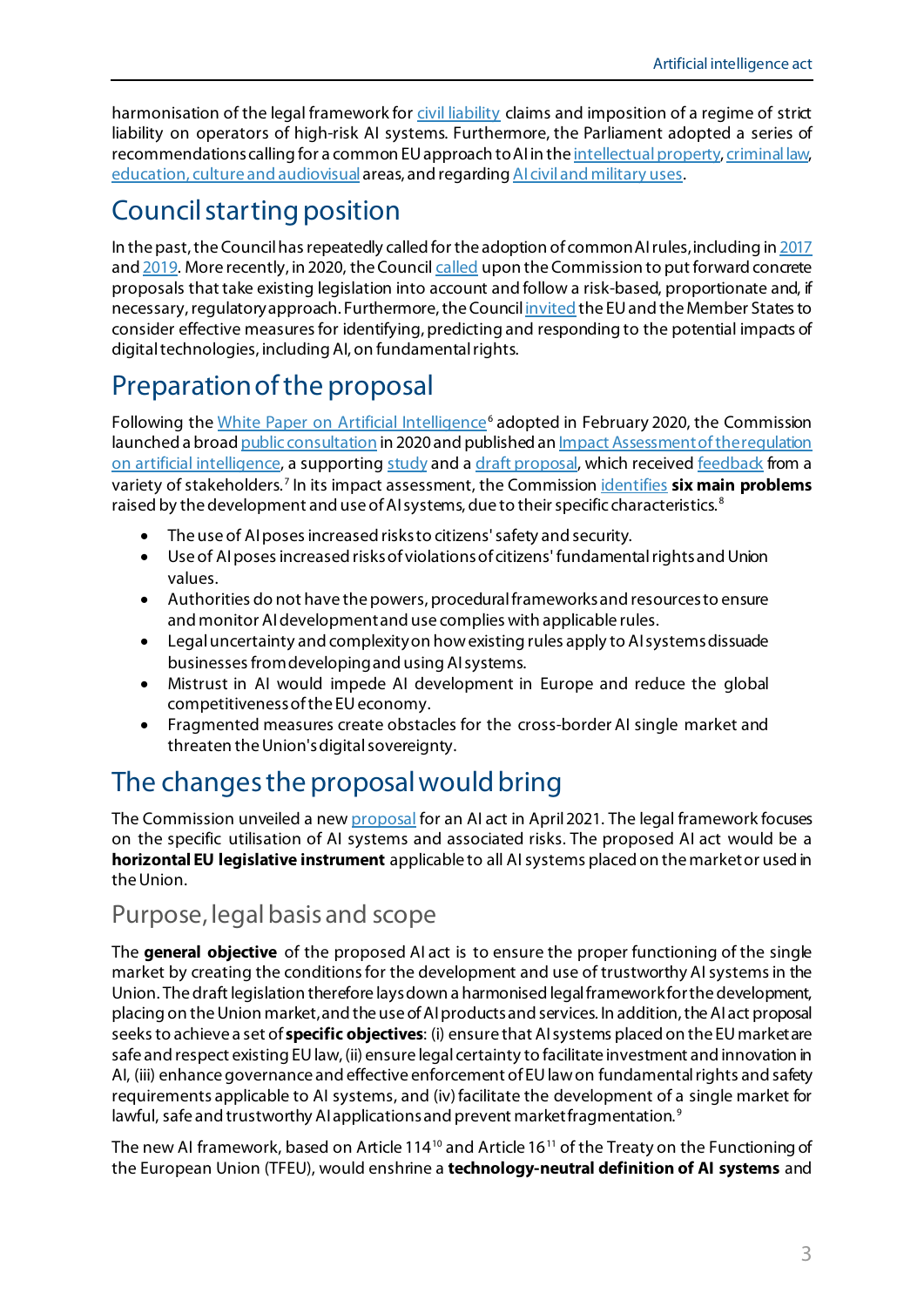adopt a **risk-based approach**, which lays down different **requirements and obligations** for the development, placing on the market and use of AI systems in the EU. In practice, the proposal defines common mandatory requirements applicable to the design and development of AI systems before they are placed on the market and harmonisesthe way ex-post controls are conducted. The proposed AI act would complement existing and forthcoming, horizontal and sectoral EU safety regulation. [12](#page-10-11) The Commission proposes to follow the logic of the **new legislative framework** (NLF), i.e. the EU approach to ensuring a range of products comply with the applicable legislation when they are placed on the EU market.

Th[e new legislative framework](https://ec.europa.eu/growth/single-market/goods/new-legislative-framework_en) was adopted in 2008 to improve the internal market for goods and strengthen the conditions for placing a wide range of products (e.g. toys, medical devices) on the EU market. It comprises a package of measures aimed at streamlining the obligations on manufacturers, authorised representatives, importers and distributors, to improve market surveillance and to regulate conformity assessments and the use of CE marking. [13](#page-10-12)

The new rules would apply primarily to **providers of AI systems established within the EU orin a third country** placing AI systems on the EU market or putting them into service in the EU, as well as to **users of AI systems located in the EU**. [14](#page-10-13) To prevent circumvention of the regulation, the new rules would also apply to **providers and users of AI systems located in a third country** where the output produced by those systems is used in the EU.<sup>[15](#page-10-14)</sup> However, the draft regulation does not apply to AI systems developed or used exclusively for military purposes, to public authorities in a third country, nor to international organisations, or authorities using AI systems in the framework of international agreements for law enforcement and judicial cooperation.

### Definitions

**No single definition** of artificial intelligence is accepted by the scientific community and the term 'AI' is often used as a 'blanket term'for various computer applications based on different techniques, which exhibit capabilities commonly and currently associated with human intelligence.<sup>[16](#page-10-15)</sup> In the EU, the High Level Expert Group on A[I proposed](https://wayback.archive-it.org/12090/20210620230405/https:/digital-strategy.ec.europa.eu/en/library/definition-artificial-intelligence-main-capabilities-and-scientific-disciplines) a baseline definition of AI that is increasingly used in the scientific literature, and the Joint Research Centre (JRC) ha[s established](https://publications.jrc.ec.europa.eu/repository/handle/JRC118163) an operational definition of AI based on a taxonomy that mapsall the AI subdomains from a political, research and industrial perspective.

However, the Commission found that the **notion of an AI system** should be more clearly defined to ensure legal certainty, given that the determination of what an 'AI system' constitutes is crucial for the allocation of legal responsibilities under the new AI framework. The Commission therefore proposesto establish a legal definition of 'AI system'in EU law, which is largely based on a definition already used by the OECD. [17](#page-11-0) Article 3(1) of the draft act states that **'artificial intelligence system**' means:

*...software that is developed with [specific] techniques and approaches [listed in Annex 1] and can, for a given set of human-defined objectives, generate outputs such as content, predictions, recommendations, or decisions influencing the environments they interact with[.18](#page-11-1)*

[Annex1](https://eur-lex.europa.eu/legal-content/EN/TXT/?uri=CELEX%3A52021PC0206) of the proposal lays out a **list of techniques and approaches** that are used today to develop AI. Accordingly, the notion of 'AI system' would refer to a range of software-based technologies that encompasses '**machine learning**', '**logic and knowledge-based**' systems, and 'statistical' approaches.<sup>[19](#page-11-2)</sup>

This broad definition covers AI systems that can be used on a stand-alone basis or as a component of a product. Furthermore, the proposed legislation aims to be future-proof and cover current and future AI technological developments. To that end, the Commission would complement the Annex1 list with new approaches and techniques used to develop AI systems as they emerge – through the adoption of **delegated acts** (Article 4).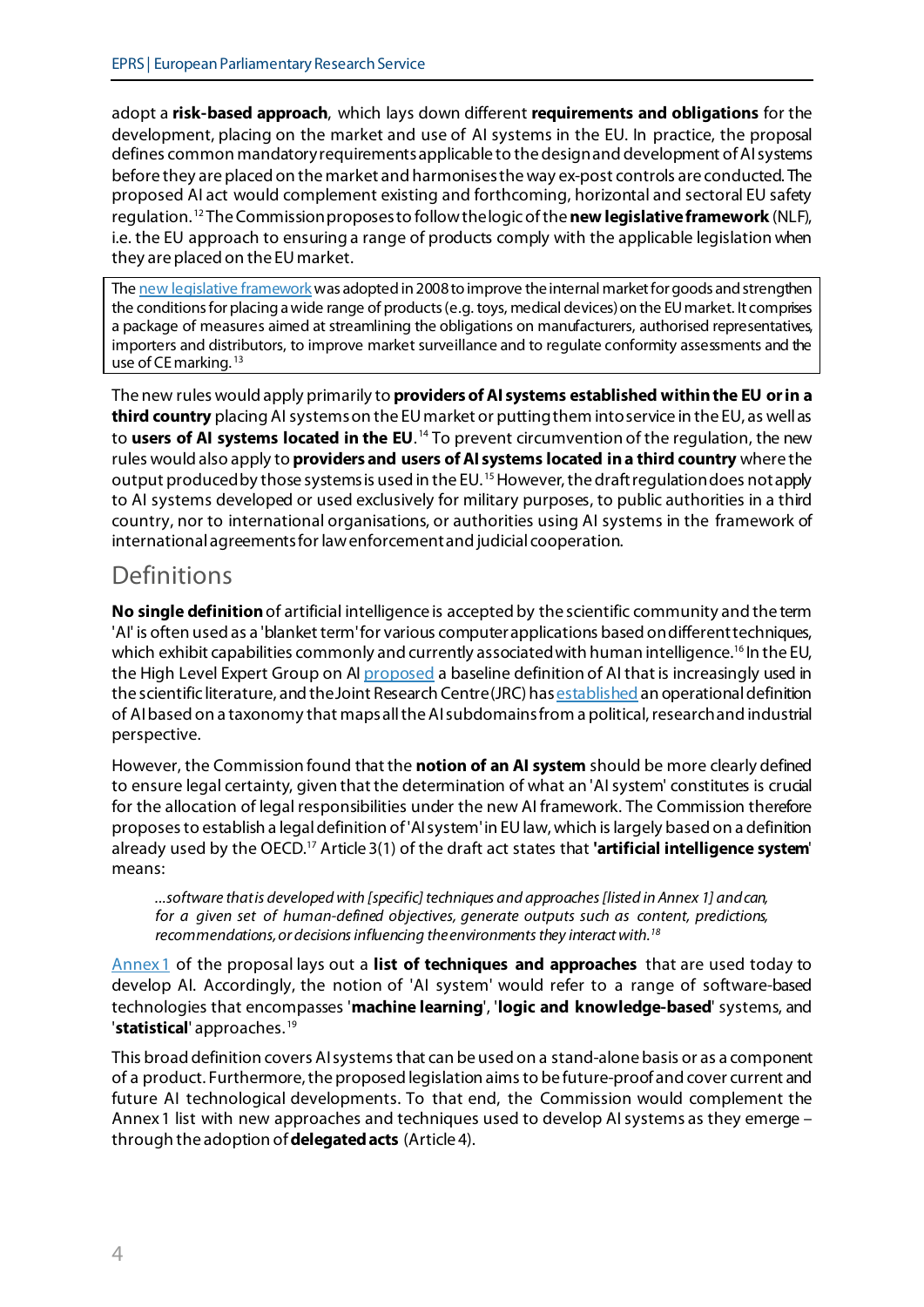Furthermore, Article 3 provides a long **list of definitions** including that of'provider' and 'user' of AI systems (covering both public and private entities), as well as 'importer' and 'distributor', 'emotion recognition', and 'biometric categorisation'.

### Risk-based approach

### Pyramid of risks

The use of AI, with its specific characteristics (e.g. opacity, complexity, dependency on data, autonomous behaviour), can adversely affect a number of fundamental rights and users' safety. To address those concerns, the draft AIact follows a **risk-based approach** whereby legal intervention is tailored to concrete level of risk. To that end, the draft AI act distinguishes between AI systems posing (i)**unacceptable risk**, (ii) **high risk**, (iii) **limited risk**, and (iv) **low or minimal risk**. Under this approach, AI applications would be regulated only as strictly necessary to address specific levels of risk. [20](#page-11-3)



Data source: [European Commission](https://digital-strategy.ec.europa.eu/en/policies/regulatory-framework-ai).

### Unacceptable risk: Prohibited AI practices

Title II (Article 5) of the proposed AIact explicitly **bans harmful AI practices** that are considered to be a clear threat to people's safety, livelihoods and rights, because of the 'unacceptable risk' they create. Accordingly, it would be prohibited to place on the market, put into services or use in the EU:

- AI systems that deploy harmful manipulative 'subliminal techniques';
- AI systems that exploit specific vulnerable groups(physical or mental disability);
- AI systems used by public authorities,or on their behalf, for social scoringpurposes;
- 'Real-time' remote biometric identification systems in publicly accessible spaces for law enforcement purposes, except in a limited number of cases.<sup>[21](#page-11-4)</sup>

### High risk: Regulated high-risk AIsystems

Title III (Article 6) of the proposed AIact regulates 'high-risk' AI systems that create adverse impact on people's safety or their fundamental rights. The draft text distinguishes between two categories of high-risk AI systems.

• High-risk AI systems used as a **safety component of a product**or as a **product falling under Union health and safety harmonisation legislation**(e.g. toys, aviation, cars, medical devices, lifts).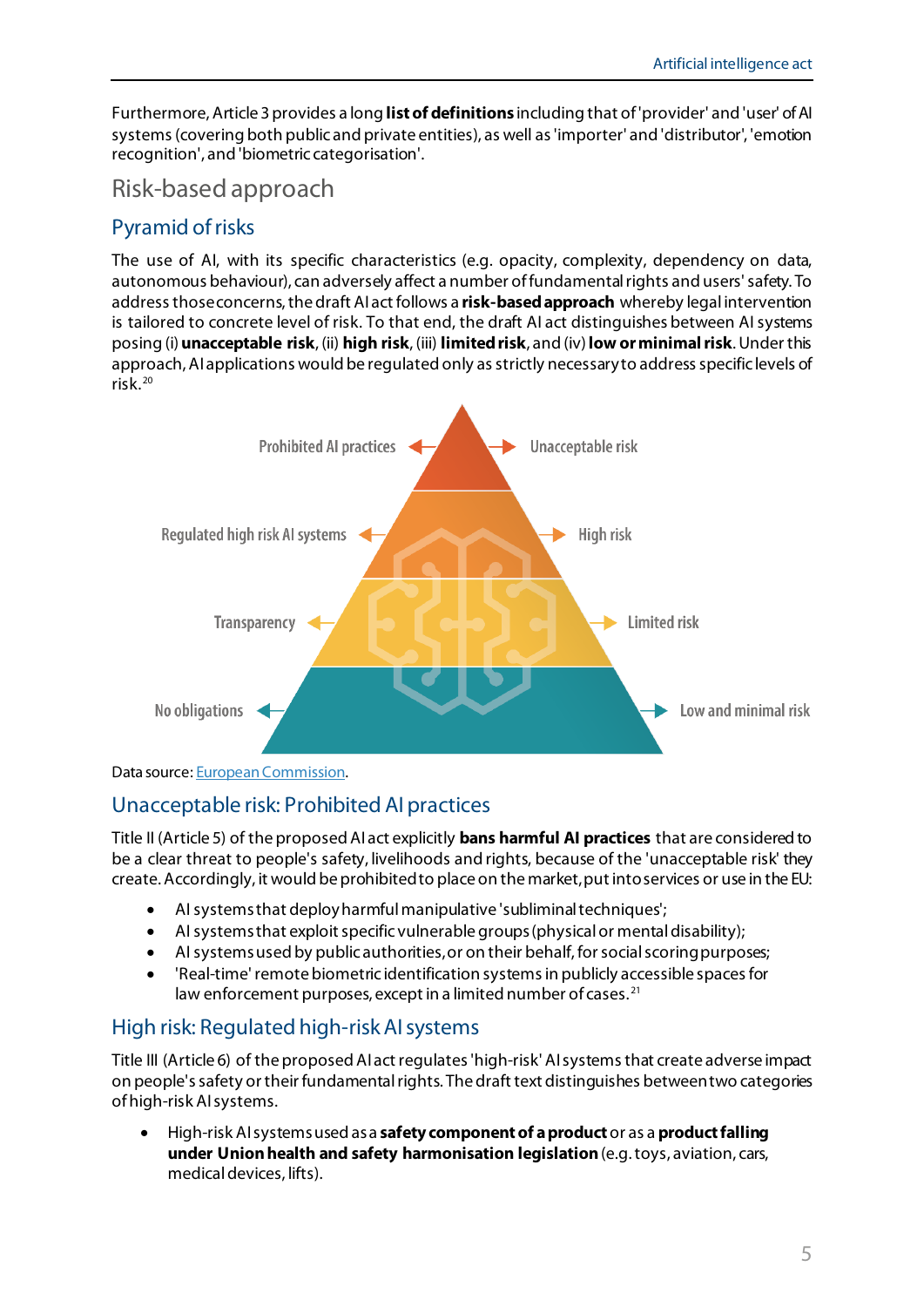- High-risk AI systems deployed in **eight specific areas** identified in Annex III, which the Commission would be empowered to update as necessary by way of a **delegated act** (Article 7):
	- o Biometric identification and categorisation of natural persons;<br>
	o Management and operation of critical infrastructure;
	- Management and operation of critical infrastructure;
	- o Education and vocational training;
	- o Employment, worker management and access to self-employment;
	- o Access to and enjoyment of essential private services and public services and benefits;
	- o Law enforcement;
	- o Migration, asylum and border control management;
	- o Administration of justice and democratic processes.

All of these high-risk AI systems would be subject to a set of new rules including:

**Requirement for an ex-ante conformity assessment**: Providers ofhigh-risk AI systems would be required to register their systems in an **EU-wide database** managed by the Commission before placing them on the market or putting them into service. Any AI products and services governed by existing product safety legislation will fall under the existing third-party conformity frameworks that already apply (e.g. for medical devices). Providers of AI systems that are currently not governed by EU legislation would have to conduct their own conformity assessment (**self-assessment**)showing that they comply with the new requirements for high-risk AI systems and can use**CE marking**. Only high-risk AI systems used for biometric identification would require a conformity assessment by a 'notified body'.

**Other requirements for high-risk AI systems**: Such systems would have tocomply with a range of requirements particularly on risk management, testing, technical robustness, data training and data governance, transparency, human oversight, and cybersecurity (Articles 8 to 15). In this regard, providers, importers, distributors and users of high-risk AI systems would have to fulfil a range of obligations. Providers established outside the Union will have to appoint an **authorised representative** in the EU to (inter alia), ensure the conformity assessment, establish a post-market monitoring system andtake corrective actions as needed.AI systems that conform to expected new **harmonised EU standards**, currently under development, would benefit from a presumption of conformity with the draft AI act requirements.[22](#page-11-5)

**Facial recognition**: AI powers the use of biometric technologies, includin[g facial recognition technologies](https://global-uploads.webflow.com/5e027ca188c99e3515b404b7/5ed1002058516c11edc66a14_FRTsPrimerMay2020.pdf) (FRTs), which are used by private or public actors for verification, identification and categorisation purposes. While there are real benefits to using facial recognition systems for public safety and security, their pervasiveness and intrusiveness, as well as their susceptibility to error, give rise to a number of fundamental rights concerns with regard, for instance, to discrimination against certain segments of the population and violations of the right to data protection and privacy. Against this backdrop, in addition to the existing applicable legislation (e.g. data protection and non-discrimination), the draft AI act proposes to introduce new rules for FRTs and differentiate them according to their 'high-risk'or 'low-risk'usage characteristics. The use of real-time facial recognition systems in publicly accessible spaces for the purpose of law enforcement would be prohibited, unless Member States choose to authorise them for important public security reasons, and the appropriate judicial or administrative authorisations are granted. A wide range of FRTs used for purposes other than law enforcement (e.g. border control, market places, public transport and even schools) could be permitted, subject to a conformity assessment and compliance with safety requirements before entering the EU market. Conversely, facial recognition systems used for categorisation purposes would be considered 'lowrisk' systems and only subject to limited transparency and information requirements.<sup>23</sup>

#### Limited risk: Transparency obligations

The AI systems presenting 'limited risk',such as**systems that interacts with humans** (i.e. chatbots), **emotion recognition systems**, **biometric categorisation systems**, and AI systems that generate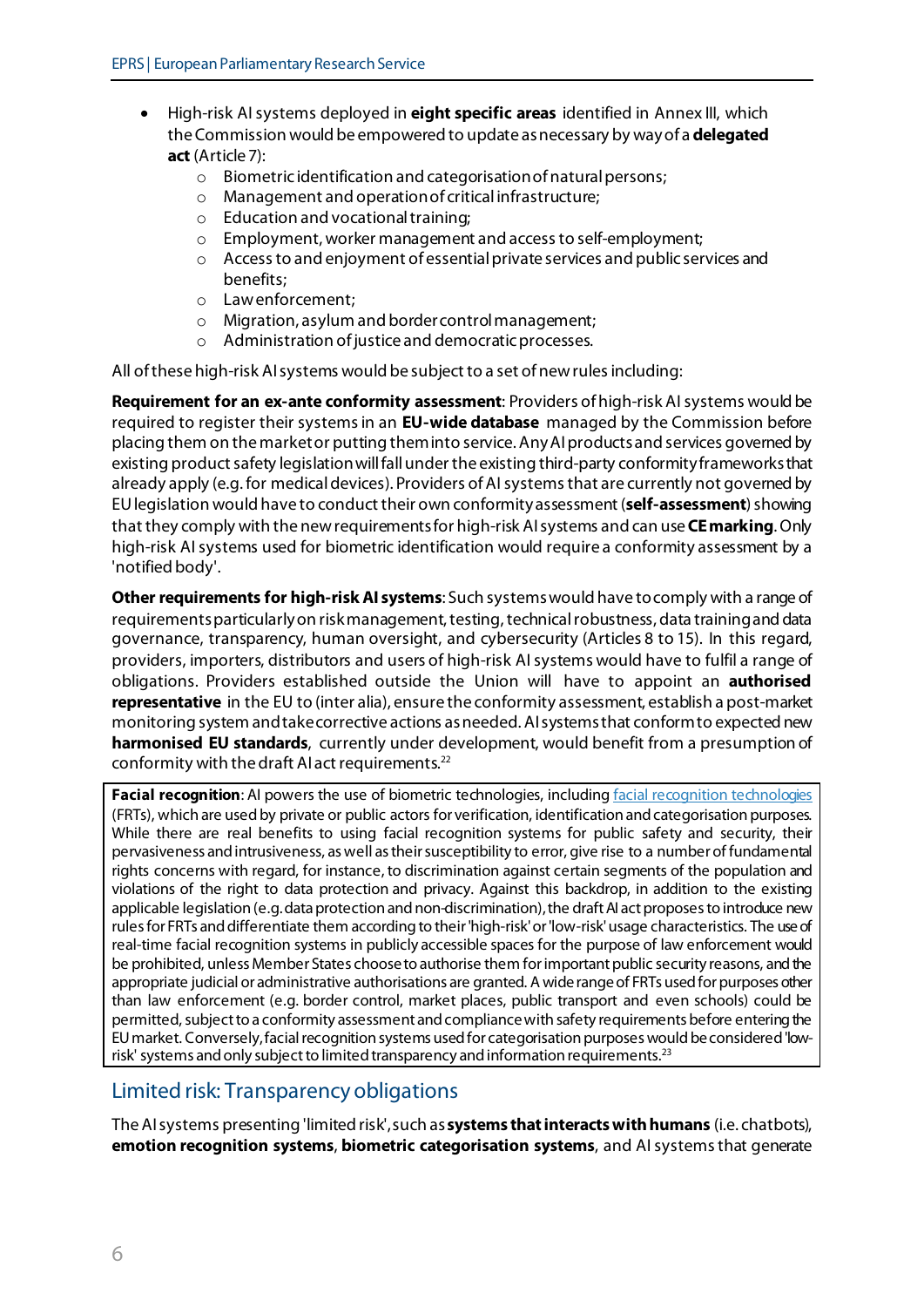or manipulate image, audio or video content (i.e. **deepfakes**), would be subject to a limited set of transparency obligations(Title IV).

#### Low or minimal risk: No obligations

All other AI systems presenting only low or minimal risk could be developed and used in the EU without conforming to any additional legal obligations. However, the proposed AI act envisages the creation of **codes of conduct** to encourage providers of non-high-risk AI systems to voluntarily apply the mandatory requirements for high-risk AI systems(Title IX).

### Governance, enforcement and sanctions

At Union level, the proposal establishes a **European Artificial Intelligence Board** (composed of representatives from the Member States and the European Commission), to facilitate harmonised implementation of the new rules and to ensure cooperation between the national supervisory authorities and the Commission. At national level, Member States would have to designate one or more competent authorities, including a **national supervisory authority**, which would be tasked with supervising the application and implementation of the regulation.

National **market surveillance authorities** would be responsible for assessing operators' compliance with the obligations and requirements for high-risk AI systems (Title VIII, Chapter 3). They would have access to confidential information (including the source code of the AI systems), and are therefore subject to binding confidentiality obligations. Furthermore, they would be required to take any **corrective measures** to prohibit, restrict, withdraw or recall AI systems that do not comply with the AI act requirements or that, although compliant, present a risk to health or safety of persons or to fundamental rights or other public interest protection. In case of persistent non-compliance, the Member States concerned will have to take all appropriate measures to restrict, prohibit, recall or withdraw the high-risk AI system at stake from the market.

Administrative **fines** of varying scales (up to €30 million or 6 % of the total worldwide annual turnover), depending on the severity of the infringement, are set out to sanction non-compliance with the AI act. Member States would need to lay down rules on penalties, including administrative fines and take all measures necessary to ensure that they are properly and effectively enforced (Article 71).

#### Measures to support innovation

The Commission proposes that Member States, or the European Data Protection Supervisor, could establish a **regulatory sandbox**, i.e. a controlled environment that facilitates the development, testing and validation of innovative AI systems (for a limited period of time) before they are put on the market (Title V). Sandboxing will enable participantsto use personal data tofoster AI innovation, without prejudice to th[e GDPR](https://eur-lex.europa.eu/eli/reg/2016/679/oj) requirements. Other measures are tailored specifically to small-scale providers and **start-ups** (e.g. Articles 55 and 69.4).

# Advisory committees

The European Economic and Social Committee adopted its [opinion](https://www.eesc.europa.eu/en/our-work/opinions-information-reports/opinions/regulation-artificial-intelligence) on the proposed artificial intelligence act on 22 September 2021.

# National parliaments

The deadline for the submission of [reasoned opinions](https://ipexl.europarl.europa.eu/IPEXL-WEB/document/COM-2021-0206) on the grounds of subsidiarity was 2 September 2021. Contributions were received from the Czec[h Chamber of Deputies](https://www.europarl.europa.eu/RegData/docs_autres_institutions/parlements_nationaux/com/2021/0206/CZ_CHAMBER_CONT1-COM(2021)0206_CS.pdf) and the Czech [Senate,](https://www.europarl.europa.eu/RegData/docs_autres_institutions/parlements_nationaux/com/2021/0206/CZ_SENATE_CONT1-COM(2021)0206_EN.pdf) the Portugues[e Parliament,](https://www.europarl.europa.eu/RegData/docs_autres_institutions/parlements_nationaux/com/2021/0206/PT_PARLIAMENT_CONT1-COM(2021)0206_PT.pdf) the Polis[h Senate](https://www.europarl.europa.eu/RegData/docs_autres_institutions/parlements_nationaux/com/2021/0206/PL_SENATE_CONT2-COM(2021)0206_EN.pdf) and the Germa[n Bundesrat](https://www.europarl.europa.eu/RegData/docs_autres_institutions/parlements_nationaux/com/2021/0206/DE_BUNDESRAT_CONT1-COM(2021)0206_DE.pdf).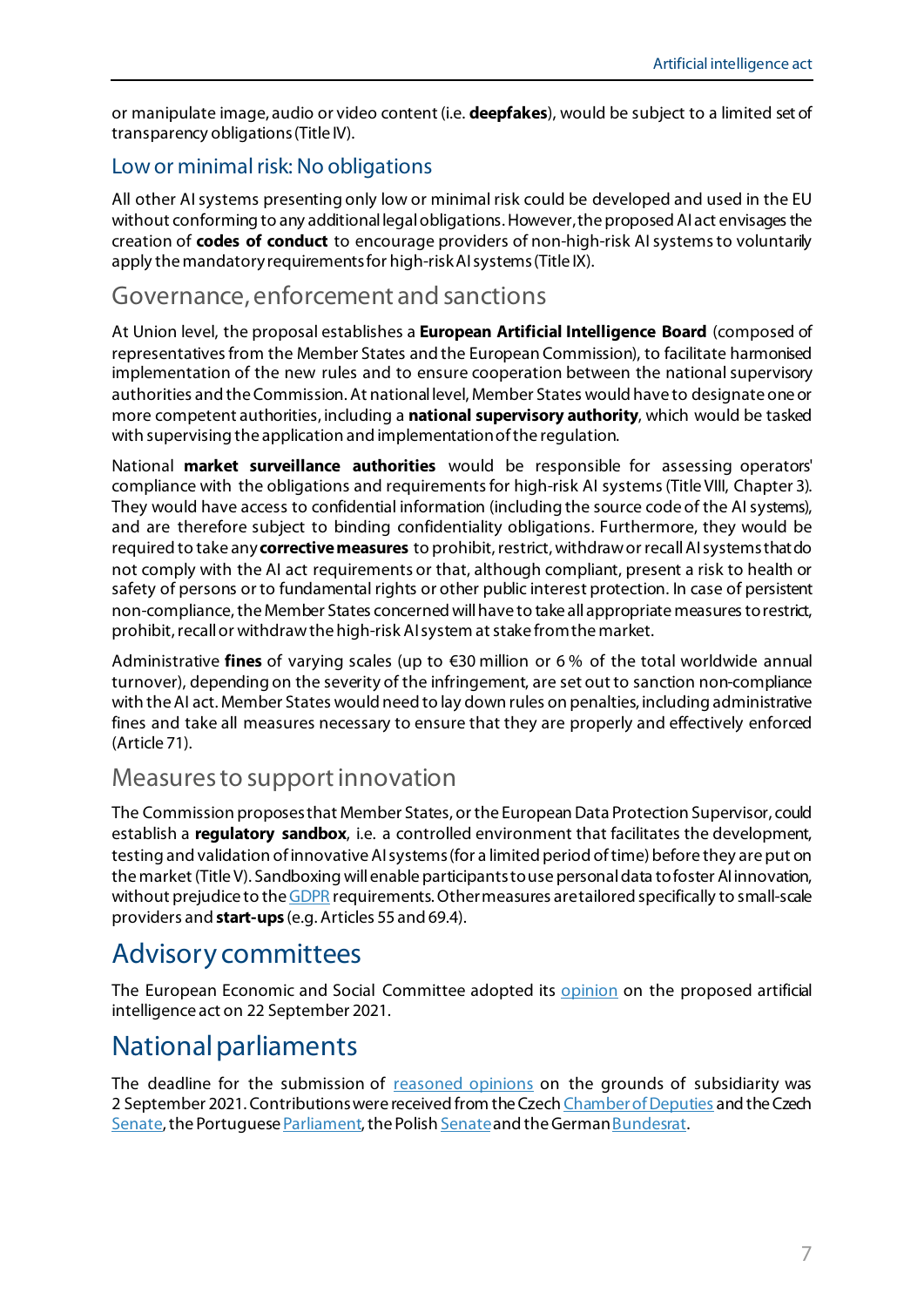# Stakeholder views<sup>[24](#page-11-7)</sup>

### Definitions

Definitions are a contentious point of discussion among stakeholders. The Big Data Value Association, an industry-driven international not-for-profit organisation, stresses that the definition of AIsystems is quite broad and would cover far more than what is subjectively understood as AI, including the simplest search, sorting and routing algorithms, which would consequently be subject to new rules. Furthermore, they ask for clarification of how components of larger AI systems (such as pre-trained AI components from other manufacturers or components that are not released independently), should be treated. AmCham, the American chamber of commerce in the EU, suggests avoiding over-regulation by adopting a narrower definition of AI systems, which would focus strictly on AI high-risk applications (and not extend to AI applications that are not high-risk, or software in general). AccessNow, an association defending users' digital right[s argues](https://www.accessnow.org/how-to-fix-eu-artificial-intelligence-act/) the definitions of 'emotion recognition' and 'biometric categorisation' are technically flawed, and recommends adjustments. AlgorithmWatch, a non-profit research and advocacy organisation[, believes](https://algorithmwatch.org/en/wp-content/uploads/2021/08/EU-AI-Act-Consultation-Submission-by-AlgorithmWatch-August-2021.pdf) that the proposed AI act should use the notion of automated and algorithmic decision-making (ADM) systems that capture more precisely the socio-economic impact of AI systems on individuals and society.

# Risk-based approach

While they generally welcome the proposed AI act's risk-based approach, some stakeholders support wider prohibition and regulation of AI systems. Civil rights organisations, including EDRi and others, ar[e calling](https://edri.org/wp-content/uploads/2021/01/EDRi-open-letter-AI-red-lines.pdf) for a ban on indiscriminate or arbitrarily-targeted use of biometrics in public or publicly-accessible spaces and for restrictions on the uses of AI systems, including for border control and predictive policing. AccessNo[w argues](https://www.accessnow.org/how-to-fix-eu-artificial-intelligence-act/) that the provisions concerning prohibited AI practices (Article 5) are too vague and proposes a wider ban on the use of AI to categorise people based on physiological, behavioural or biometric data, for emotion recognition, as well as dangerous uses in the context of policing, migration, asylum, and border management. Furthermore, they call for stronger impact assessment and transparency requirements. The European Enterprises Alliance [stresses](https://enterprisealliance.eu/wp-content/uploads/2021/10/Joint-Letter-on-AI-Proposal.pdf) that there is general uncertainty about the roles and responsibilities of the different actors in the AI value chain (developers, providers, and users of AI systems). This is particularly challenging for companies providing general purpose application programming interfaces or open-source AI models that are not specifically intended for high-risk AI systems but are nevertheless used by third parties in a manner that could be considered high-risk. They also call for 'high-risk' to be redefined, based on the measurable harm and potential impact. AlgorithmWatc[h underlines](https://algorithmwatch.org/en/wp-content/uploads/2021/08/EU-AI-Act-Consultation-Submission-by-AlgorithmWatch-August-2021.pdf) that the applicability of specific rules should not depend on the type of technology, but on the impact it has on individuals and society. They call for the new rules to be defined according to the impact of the AI systems and recommend that every operatorshould conduct an impact assessment that assesses the system's risk levels on a case-by-case basis. Climate Change AI [calls](https://ec.europa.eu/info/law/better-regulation/have-your-say/initiatives/12527-Artificial-intelligence-ethical-and-legal-requirements/F2665623_en) for climate change mitigation and adaptation to be taken into account in the classification rules for high-risk AI systems and impose environmental protection requirements.

### Consumer protection

The European Consumer Organisation, BEUC, [stresses](https://www.beuc.eu/publications/beuc-x-2021-088_regulating_ai_to_protect_the_consumer.pdf) that the proposal requires substantial improvement to guarantee consumer protection. The organisation arguesthatthe proposal should have a broader scope and impose basic principles and obligations (e.g. on fairness, accountability and transparency) upon all AI systems, as well as prohibiting more comprehensively harmful practices (such as private entities' use of social scoring and of remote biometric identification systems in public spaces). Furthermore, consumers should be granted a strong set of rights, effective remedies and redress mechanisms, including collective redress.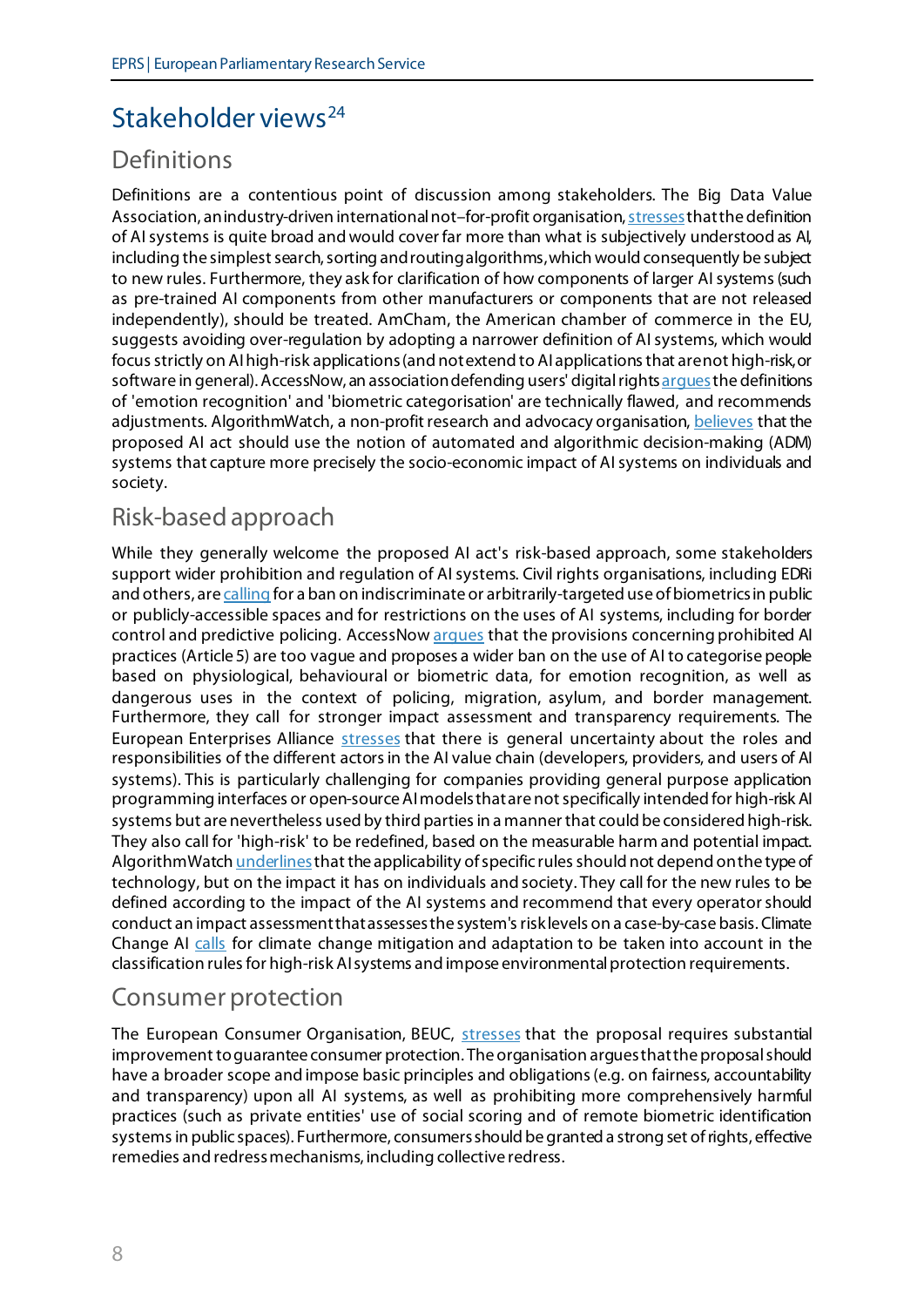### Impact on investments and SMEs

There are opposing views on the impact of the proposed regulation on investment. [A study](https://www2.datainnovation.org/2021-aia-costs.pdf) by the Centre for Data Innovation (representing large online platforms) highlights that the compliance costs incurred under the proposed AI act would likely provoke a chilling effect on investment in AI in Europe and could particularly deter small and medium-sized enterprises (SMEs) from developing high-risk AI systems. According to the Centre for Data Innovation, the AI act would cost the European economy  $\epsilon$ 31 billion over the next five years and reduce AI investments by almost 20%. However, such estimations of the compliance costs are challenged by th[e experts](https://www.ceps.eu/clarifying-the-costs-for-the-eus-ai-act/?mc_cid=1b1e61c5af&mc_eid=9a740783cd) from the Centre for European Policy Studies, as well as by oth[er economists.](https://osf.io/preprints/socarxiv/8nzb4/) The European Digital SME Allianc[e warns](https://www.digitalsme.eu/digital/uploads/DIGITAL-SME-Position-Paper-AI-Act-FINAL-DRAFT-1.pdf) against overly stringent conformity requirements and asks for an effective representation of SMEs in the standards-setting procedures. Furthermore, they believe sandboxes should be mandatory in all EU Member States.

# Academic and other views

While generally supporting the Commission's proposal, critics call for amendments, including revising the 'AI systems' definition, ensuring a better allocation of responsibility, strengthening enforcement mechanisms and fostering democratic participation.<sup>25</sup> Among the main issues are:

# AI systems definition

The legal definition of 'AI systems' contained in the proposed AI act has been heavily [criticised.](https://iplens.org/category/artificial-intelligence/) Smuha and others warn the definition lacks clarity and may lead to legal uncertainty, especially for some systems that would not qualify as AI systems under the draft text,while their use may have an adverse impact on fundamental rights. [26](#page-11-9) To address this issue, the authors propose to **broadenthe scope of the legislation**to explicitly include all computational systemsused in the identified highrisk domains, regardless of whether they are considered to be AI. According to the authors, the advantage would be in making application of the new rules more dependent on the domain in which the technology is used and the fundamental rights-related risks, rather than on a specific computational technique. Ebers and others consider that the scope of 'AI systems' is overly broad, which may lead to **legal uncertainty** for developers, operators, and users of AI systems and ultimately to over-regulation. [27](#page-11-10) They call on EU law-makers to exempt AI systems developed and used for **research purposes** and **open-source software** (OSS) from regulation. Other commentator[s question](https://www.project-sherpa.eu/european-commissions-proposed-regulation-on-artificial-intelligence-is-the-draft-regulation-aligned-with-the-sherpa-recommendations/)whether the proposed definition of 'AI systems' is truly **technology neutral** as it refers primarily to 'software', omittingpotential future AI developments.

### Risk-based approach

Academics also call for amendments, warning that the risk-based approach proposed by the Commission would not ensure a high level of protection of fundamental rights. Smuha and others argue that the proposal does not always accurately recognise the wrongs and harms associated with different kinds of AI systems and therefore does not appropriately allocate responsibility. Among other things, the[y recommend](https://papers.ssrn.com/sol3/papers.cfm?abstract_id=3899991) adding a procedure that enables the Commission to **broaden the list of prohibited AI systems** and propose banning existing manipulative AI systems (e.g. deepfakes), social scoring and some biometrics. Ebers and others [call](https://www.mdpi.com/2571-8800/4/4/43/htm) for a **more detailed classification of risks** to facilitate industry self-assessment and support, as well as **prohibiting more AI systems** (e.g. biometrics), including in the context of **private use**. Furthermore, some highlight that the draft legislation does not address **systemic sustainability risks** created by AI especially in the area of climate and environmental protection. [28](#page-11-11)

Experts seem particularly concerned by the implementation of Article 5 (prohibited practices) and Article 6 (regulated high-risk practices). One of the major concerns raised is that the rules on prohibited and high-risk practices may prove ineffective in practice, because the risk assessment is left to provider **self-assessment**. Veale and Zuiderveen Borgesiu[s warn](https://arxiv.org/ftp/arxiv/papers/2107/2107.03721.pdf) that most providers can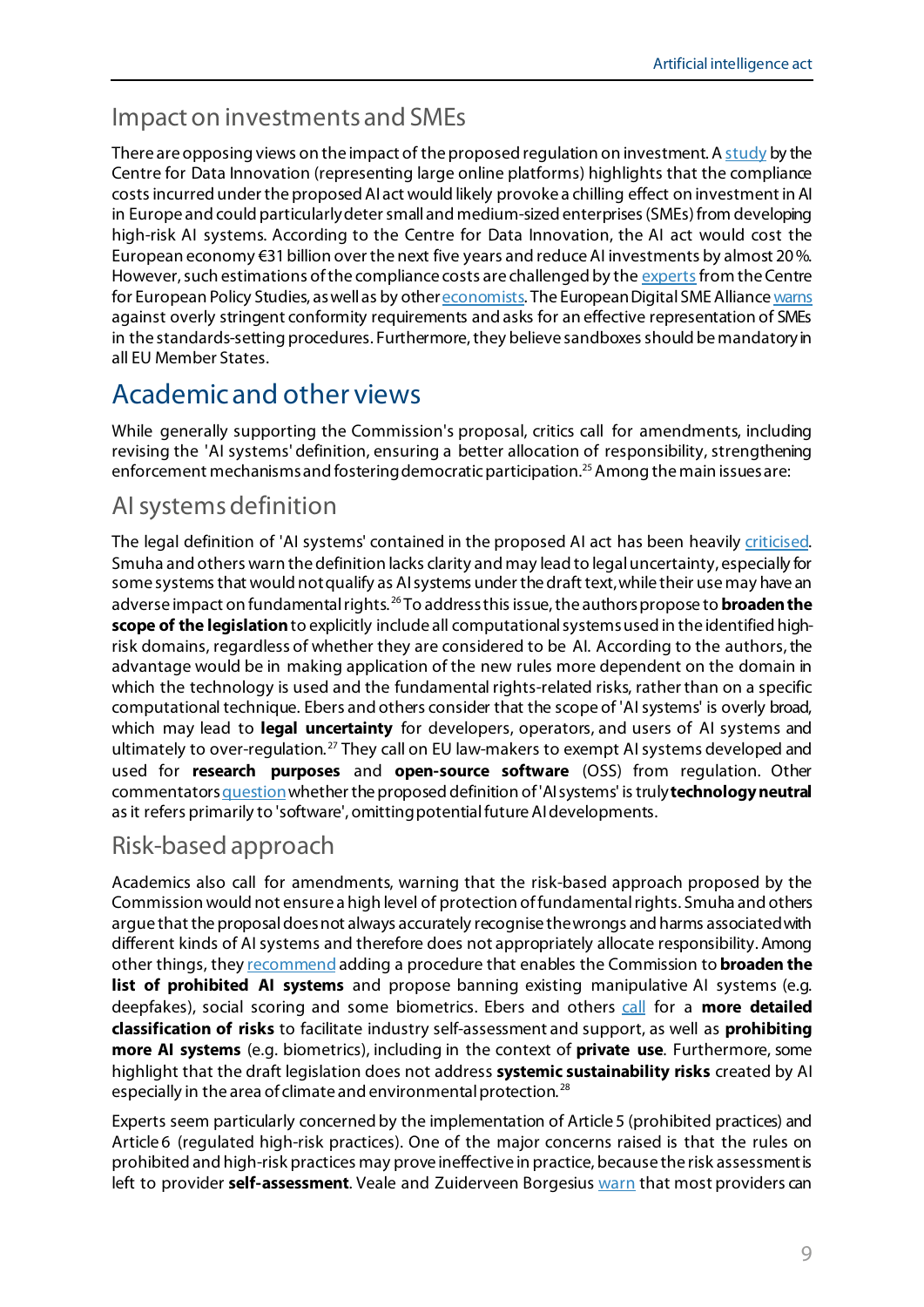arbitrarily classify most high-risk systems as adhering to the rules using self-assessment procedures alone. Smuha and others [recommend](https://papers.ssrn.com/sol3/papers.cfm?abstract_id=3899991) exploring whether certain high-risk systems would not benefit from a conformity assessment carried out by an **independent entity** prior to their deployment.

**Biometrics regulation.** A study commissioned by the European Parliament [warns](https://www.europarl.europa.eu/RegData/etudes/STUD/2021/696968/IPOL_STU(2021)696968_EN.pdf) that the proposed definition of 'biometric data'(which is copied from the General Data Protection Regulation (GDPR), and is used to define 'biometric identification system', 'biometric categorisation system' and 'emotion recognition system'), is too narrow and only reflects first generation biometric technologies. Instead, they suggest using a new definition of 'biometrics-based data'. Furthermore, they recommend, inter alia, empowering the Commission to adapt the list of prohibited AI practices periodically, under the supervision of the European Parliament, and the adoption of a more comprehensive list of 'restricted AI applications'(comprising real-time remote biometric identification without limitation for law enforcement purposes). Regulation of facial recognition technologies (FRTs) is one of the most contentious issues. [29](#page-11-12) The European Data Protection Supervisor (EDPS) and the European Data Protection Board (EDPB) has [called](https://edps.europa.eu/press-publications/press-news/press-releases/2021/artificial-intelligence-act-welcomed-initiative_en) for a general ban on any uses of AI for the automated recognition of human features in publicly accessible spaces.

#### Governance structure and enforcement and redress mechanisms

Ebers and others [stress](https://www.mdpi.com/2571-8800/4/4/43) that the AI act **lacks effective enforcement structures**. They argue the proposed approach leaves the preliminary risk assessment, including the qualification as high-risk, to provider self-assessment. They also raise concerns about the excessive delegation of regulatory power to private European standardisation organisations (ESOs), due to the lack of democratic oversight, the impossibility for stakeholders (civil society organisations, consumer associations) to influence the development of standards, and the lack of judicial means to control them once they have been adopted. Instead, they recommend that the AI act codifies a set of legally binding requirements for high-risk AI systems (e.g. prohibited forms of algorithmic discrimination), which ESOs may then specify further through harmonised standards. Furthermore, they advocate that European policy-makers should **strengthen democratic oversight of the standardisation process.**

Commentators deplore a crucial gap in the AI act, which does not provide for **individual enforcement rights.** Ebers and other[s stress](https://www.mdpi.com/2571-8800/4/4/43/htm) that individuals affected by AI systems and civil rights organisations have no **right to complain** to market surveillance authorities or to sue a provider or user for failure to comply with the requirements. Similarly, Veale and Zuiderveen Borgesiu[s warn](https://arxiv.org/ftp/arxiv/papers/2107/2107.03721.pdf) that, while some provisions of the draft legislation aim to impose obligations on AI systems users, there is **no mechanism for complaint or judicial redress** available to them. Smuha and others [recommend](https://papers.ssrn.com/sol3/papers.cfm?abstract_id=3899991) amending the proposal to include, inter alia, an **explicit right of redress for individuals** and **rights of consultation and participation for EU citizens** regarding the decision to amend the list of high-risk systems in AnnexIII.

It has also bee[n stressed](https://iplens.org/2021/05/11/a-proposal-for-ai-change-a-succinct-overview-of-the-proposal-for-regulation-laying-down-harmonised-rules-on-artificial-intelligence/) that the text as it stands **lacks proper coordination** mechanisms between authorities, in particular concerning **cross-border infringement**. Consequently, the competence of the relevant authorities at national level should be clarified. Furthermore, guidance would be [desirable](https://iplens.org/2021/05/11/a-proposal-for-ai-change-a-succinct-overview-of-the-proposal-for-regulation-laying-down-harmonised-rules-on-artificial-intelligence/) on how to ensure compliance with transparency and information requirements, while simultaneously **protecting intellectual property rights and trade secrets** (e.g., to what extent the source code must be disclosed), not leastto avoid diverging practicesin the Member States.

# Legislative process

In **Parliament**, the file has been provisionally assigned to the Committee on Internal Market and Consumer Protection (IMCO), with Brando Benifei (S&D, Italy) appointed as rapporteur in June 2021. In **Council**, negotiations between Member States have begun to find a common position. The Portuguese Presidency circulated [a progress report](https://data.consilium.europa.eu/doc/document/ST-9674-2021-INIT/en/pdf) in June 2021. While the Member States generally support the overall objectives of the proposal, questions arise as to the definition of 'AI system', the scope of the draft regulation, and the requirements for high-risk AI systems. Home Affairs Ministers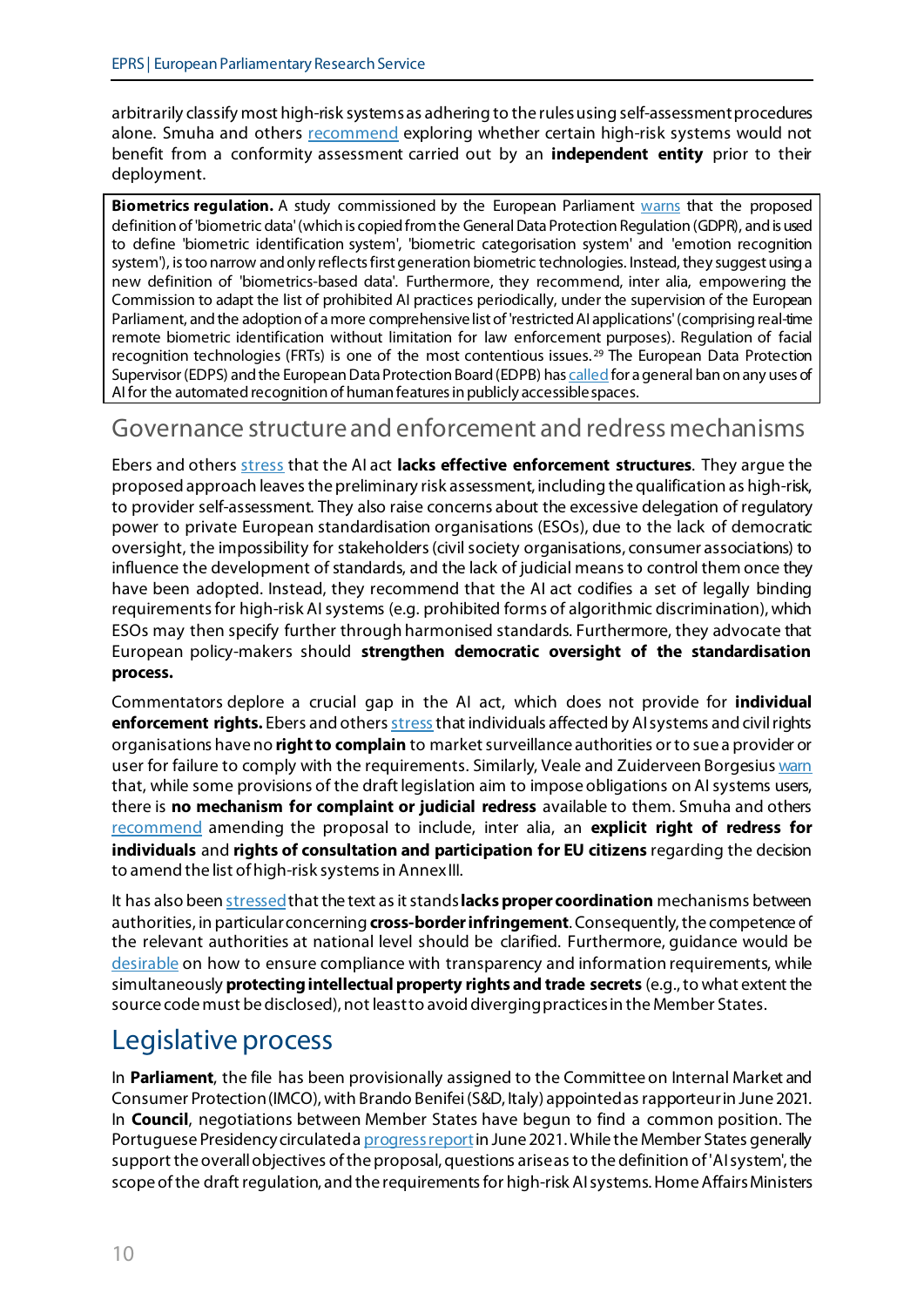also [expressed](https://www.consilium.europa.eu/media/52343/background-paper-ai-from-ambition-to-action.pdf) concerns that the proposed AI act could excessively restrict the use of AI in law enforcement.

#### EP SUPPORTING ANALYSIS

[Biometric Recognition and Behavioural Detection,](https://www.europarl.europa.eu/RegData/etudes/STUD/2021/696968/IPOL_STU(2021)696968_EN.pdf) European Parliament, Policy Department for Citizens' Rights and Constitutional Affairs, August 2021.

[Regulating facial recognition in the EU,](https://www.europarl.europa.eu/thinktank/en/document.html?reference=EPRS_IDA(2021)698021) EPRS, Madiega T. A. and Mildebrath H. A., September 2021.

[Artificial intelligence in criminal law,](https://www.europarl.europa.eu/thinktank/en/document.html?reference=EPRS_ATA(2021)698039) EPRS, Voronova S., September 2021.

[Artificial Intelligence Act: Initial Appraisal of the European Commission Impact Assessment,](http://www.europarl.europa.eu/thinktank/en/document.html?reference=EPRS_BRI(2021)694212) Dalli H., EPRS, July 2021.

[Artificial intelligence at EU borders: Overview of applications and key issues,](https://www.europarl.europa.eu/thinktank/en/document.html?reference=EPRS_IDA(2021)690706) Dumbrava C., EPRS, July 2021.

#### OTHER SOURCES

[Artificial Intelligence Act,](https://oeil.secure.europarl.europa.eu/oeil/popups/ficheprocedure.do?reference=2021/0106(COD)&l=en) European Parliament, Legislative Observatory (OEIL).

Ebers M., and others, *The European [Commission's Proposal for an Artificial Intelligence Act—A Critical](https://www.mdpi.com/2571-8800/4/4/43)  [Assessment by Members of the Robotics and AI Law Society \(RAILS\)](https://www.mdpi.com/2571-8800/4/4/43)*, J 4, no 4: 589-603, October 2021.

Smuha N., and others, *[How the EU Can Achieve Legally Trustworthy AI: A Response to the European](https://papers.ssrn.com/sol3/papers.cfm?abstract_id=3899991)  [Commission's Proposal for an Artificial Intelligence Act](https://papers.ssrn.com/sol3/papers.cfm?abstract_id=3899991)*, Elsevier, August 2021.

Veale M., Zuiderveen Borgesius F., *[Demystifying the draft EU AI Act](https://arxiv.org/ftp/arxiv/papers/2107/2107.03721.pdf)*, 22(4) *Computer Law Review International*, July 2021.

#### ENDNOTES

- <span id="page-10-0"></span><sup>1</sup> See European Commission, Proposal for a regulation of the European Parliament and of the Council laying down harmonised rules on artificial intelligence (artificial intelligence act) [2021/0106 \(COD\),](https://digital-strategy.ec.europa.eu/en/library/proposal-regulation-laying-down-harmonised-rules-artificial-intelligence-artificial-intelligence) Explanatory memorandum (Commission proposal for an AI act). While the exact definition of AI is highly contested (see below), it is generally acknowledged that AI combines a range of technologies including [machine-learning techniques,](https://www.technologyreview.com/2018/11/17/103781/what-is-machine-learning-we-drew-you-another-flowchart/) [robotics](https://ifr.org/downloads/papers/Media_Backgrounder_on_Artificial_Intelligence_in_Robotics_May_2018.pdf) and [automated decision-making systems.](https://algorithmwatch.org/wp-content/uploads/2019/02/Automating_Society_Report_2019.pdf)
- <span id="page-10-1"></span><sup>2</sup> See for instance, High-Level Expert Group, [Ethics Guidelines for Trustworthy AI,](https://digital-strategy.ec.europa.eu/en/library/ethics-guidelines-trustworthy-ai) 2019.
- <span id="page-10-2"></span><sup>3</sup> See European Commission, [Communication on Building Trust in Human-Centric Artificial Intelligence](https://eur-lex.europa.eu/legal-content/EN/TXT/PDF/?uri=CELEX:52019DC0168&from=BG), COM(2019) 168.
- <span id="page-10-3"></span>4 See European Commission, Communication on Fostering a European approach to Artificial Intelligence, COM(2021) 205.
- <span id="page-10-4"></span><sup>5</sup> See note 1 above.
- <span id="page-10-5"></span><sup>6</sup> See European Commission, [White Paper on Artificial Intelligence,](https://ec.europa.eu/info/sites/default/files/commission-white-paper-artificial-intelligence-feb2020_en.pdf) COM(2020) 65 final.
- <span id="page-10-6"></span><sup>7</sup> See H. Dalli, [Artificial intelligence act](https://www.europarl.europa.eu/RegData/etudes/BRIE/2021/694212/EPRS_BRI(2021)694212_EN.pdf), Initial Appraisal of a European Commission Impact Assessment, EPRS, European Parliament, 2021.
- <span id="page-10-7"></span><sup>8</sup> According to the Commission impact assessment, the five specific characteristics of AI are (i) opacity (limited ability of the human mind to understand how certain AI systems operate), (ii) complexity, (iii) continuous adaptation and unpredictability, (iv) autonomous behaviour, and (v) data (functional dependence on data and the quality of data).
- <span id="page-10-8"></span><sup>9</sup> See Commission proposal for an AI act, Explanatory Memorandum and Recitals 1 and 5.
- <span id="page-10-9"></span><sup>10</sup> For the adoption of a harmonised set of requirements for AI systems.
- <span id="page-10-10"></span><sup>11</sup> For the adoption of specific rules for the processing of personal data in the context of biometric identification.
- <span id="page-10-11"></span> $12$  The proposal complements both the sectoral product safety legislation, based on the new legislative framework (NLF) including th[e General Product Safety Directive,](https://eur-lex.europa.eu/legal-content/EN/TXT/PDF/?uri=CELEX:32001L0095&from=EN) the [Machinery](https://eur-lex.europa.eu/LexUriServ/LexUriServ.do?uri=OJ:L:2006:157:0024:0086:EN:PDF) Directive, the [Medical Device Regulation](https://eur-lex.europa.eu/legal-content/EN/TXT/?uri=CELEX%3A32017R0745) and the EU [framework on the approval and market surveillance of motor vehicles.](https://eur-lex.europa.eu/eli/reg/2019/2144/oj) The review of the [Product Liability Directive](https://eur-lex.europa.eu/legal-content/EN/ALL/?uri=celex%3A31985L0374) to address liability issues related to new technologies, including AI systems is planned for Q4 2021-Q1 2022.
- <span id="page-10-12"></span><sup>13</sup> The legislative framework adopted in 2008 consists of three directives: [Regulation \(EC\)](http://eur-lex.europa.eu/legal-content/EN/TXT/?uri=CELEX:32008R0765&locale=en) 765/2008 setting out the requirements for accreditation and the market surveillance of products, Decision [768/2008](http://eur-lex.europa.eu/legal-content/EN/TXT/?uri=CELEX:32008D0768&locale=en) on a common framework for the marketing of products and [Regulation \(EU\)](https://eur-lex.europa.eu/legal-content/EN/TXT/?uri=celex:32019R1020) 2019/1020 on market surveillance and compliance of products, which applies from 2021.
- <span id="page-10-13"></span><sup>14</sup> See Article 2. The proposed regulation would also apply to the Union institutions, offices, bodies and agencies acting as a provider or user of AI systems.
- <span id="page-10-14"></span><sup>15</sup> This covers the case of a service (digitally) provided by an AI system located outside the EU.
- <span id="page-10-15"></span><sup>16</sup> See Council of Europe, [Feasibility Study,](https://rm.coe.int/cahai-2020-23-final-eng-feasibility-study-/1680a0c6da) Ad hoc Committee on Artificial Intelligence, CAHAI(2020)23.